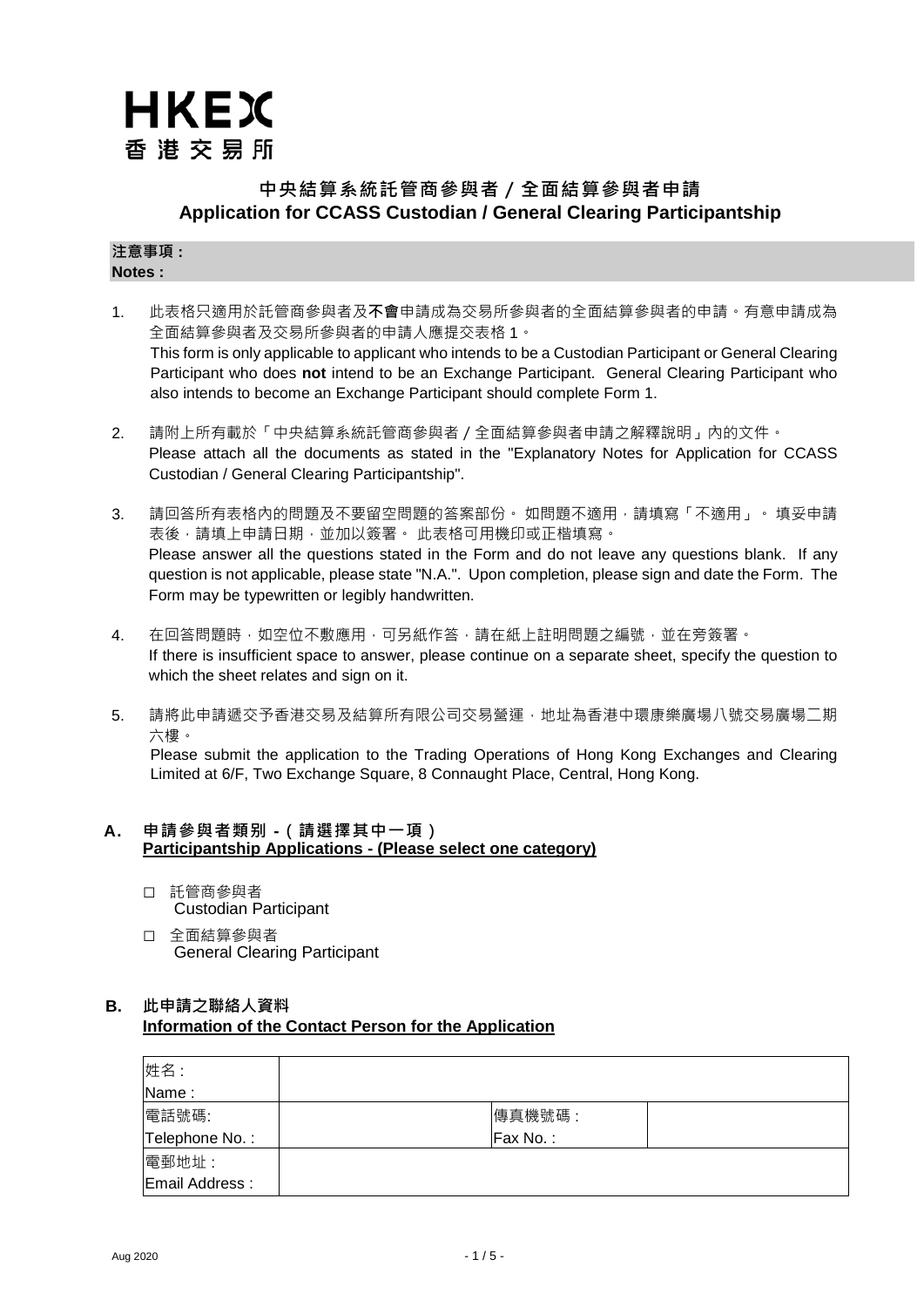### **申請人資料 Particulars of Applicant**

| 1.     | 公司名稱:                  | Company Name in Full:                                                                                                                                                                                                                                                  |          |         |
|--------|------------------------|------------------------------------------------------------------------------------------------------------------------------------------------------------------------------------------------------------------------------------------------------------------------|----------|---------|
|        | 英文名稱:<br>In English:   |                                                                                                                                                                                                                                                                        |          |         |
|        |                        | 中文名稱(如適用)                                                                                                                                                                                                                                                              |          |         |
| 2.     | 主要業務性質:                | Nature of Main Business:                                                                                                                                                                                                                                               | 是<br>Yes | 否<br>N٥ |
|        | 香港持牌銀行                 | Licensed bank in Hong Kong                                                                                                                                                                                                                                             | □        | $\Box$  |
|        |                        | 香港有限制持牌銀行<br>Restricted licence bank in Hong Kong                                                                                                                                                                                                                      | □        | □       |
|        | 香港接受存款公司               | Deposit-taking company in Hong Kong                                                                                                                                                                                                                                    | □        | □       |
|        | 香港註冊信託公司               | Registered trust company in Hong Kong                                                                                                                                                                                                                                  | □        | □       |
|        |                        | 根據《證券及期貨條例》獲發牌進行第一類受規管活動的持牌法<br>團,而其本身並非交易所參與者<br>Licensed corporation which is licensed to carry on Type 1<br>regulated activity under the Securities and Futures Ordinance<br>and which is not an Exchange Participant of The Stock Exchange<br>of Hong Kong Limited | П        | □       |
| 機構     |                        | 根據《證券及期貨條例》成功登記進行第 1 類受規管活動的註冊<br>Registered Institution which is registered to carry on Type 1<br>regulated activity under the Securities and Futures Ordinance                                                                                                       | П        | $\Box$  |
|        |                        | 《外匯基金條例》的金融管理專員<br>Monetary Authority under the Exchange Fund Ordinance                                                                                                                                                                                                | □        | □       |
|        | 其他,請註明                 | Others, please specify                                                                                                                                                                                                                                                 |          |         |
| 3.     | 法律身份:<br>Legal Status: |                                                                                                                                                                                                                                                                        |          |         |
| $\Box$ | L                      | 根據香港《公司條例》組成及註冊的機構<br>a company formed and registered under the Companies Ordinance of Hong Kong                                                                                                                                                                       |          |         |
| $\Box$ | O.                     | 香港以外成立的公司,並已根據香港《公司條例》註冊為非香港公司的機構<br>a company incorporated outside Hong Kong and registered as a non-Hong Kong<br>company under the Companies Ordinance of Hong Kong                                                                                                  |          |         |

- 4. 成立為法團的所在國家: Country of Incorporation: \_\_\_\_\_\_\_\_\_\_\_\_\_\_\_\_\_\_\_\_\_\_\_\_\_\_\_\_\_\_\_\_\_\_\_\_\_\_\_\_\_\_\_\_\_\_\_\_\_\_\_\_\_\_\_\_\_\_
- 5. 成立為法團的日期: **|\_\_\_|\_\_\_|** / **|\_\_\_|\_\_\_|** / **|\_\_\_|\_\_\_|\_\_\_|\_\_\_|** Date of Incorporation: dd 日 mm 月 yyyy 年
- 6. 商業登記證書號碼: Business Registration Certificate No.: \_\_\_\_\_\_\_\_\_\_\_\_\_\_\_\_\_\_\_\_\_\_\_\_\_\_\_\_\_\_\_\_\_\_\_\_\_\_\_\_\_\_\_\_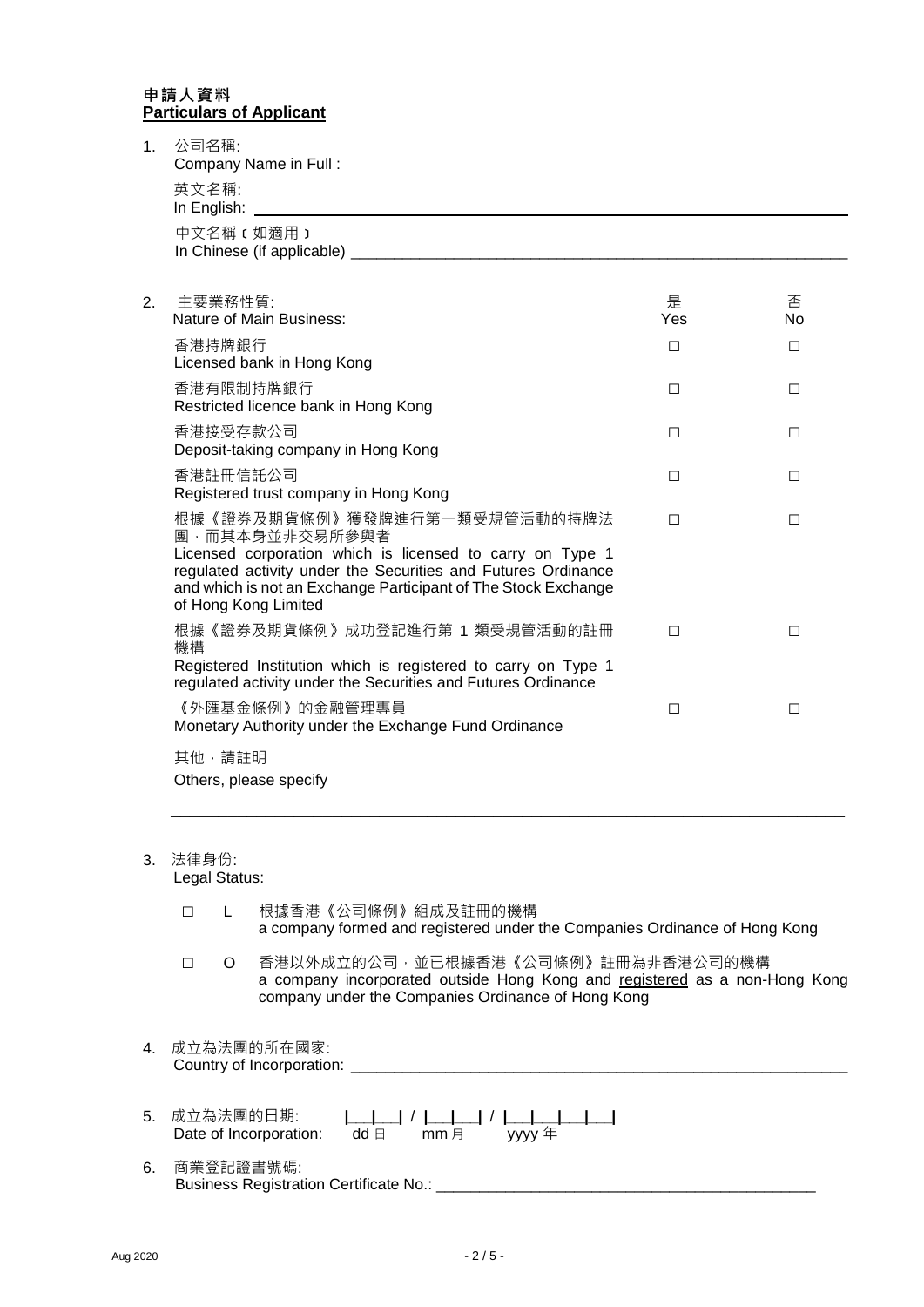| 營業電話號碼:<br>8.<br><b>Business Telephone Number:</b><br>營業圖文傳真號碼:<br>9.<br><b>Business Facsimile Number:</b><br>10. 香港通訊地址 (如與上述營業地址不同):<br>Correspondence Address (if different from business address above) :<br>11. 財務年結日期:<br>Financial Year End Date:            <br>ED<br>月 M<br>12. 股本資料:<br>Particulars of Share Capital:<br>Par Value*<br><b>Class of shares</b><br>$\Box$ Ordinary<br>Number of authorized shares*<br>$\Box$ Preference<br>Issued share capital<br>$\Box$ Others (please specify)<br>Premium paid*<br>Paid-up share capital<br>Only applicable to a corporation incorporated outside Hong Kong<br>13. 註冊股東資料:<br>Particulars of Registered Shareholders:<br>受益人姓名<br>持有股數(佔已發行股本<br>(如註冊股東為信託人或代理人)<br>的百份率)<br>英文姓名 (及中文,如適用)<br>No. of Shares Held<br>Name of the Beneficiary (if the<br>Name in English (and Chinese, if<br>registered shareholder<br>is<br>(Percentage of Issued<br><sub>a</sub><br>trustee or nominee)<br>applicable)<br>Share Capital Held) | Business Address in Hong Kong: |  |       |
|-------------------------------------------------------------------------------------------------------------------------------------------------------------------------------------------------------------------------------------------------------------------------------------------------------------------------------------------------------------------------------------------------------------------------------------------------------------------------------------------------------------------------------------------------------------------------------------------------------------------------------------------------------------------------------------------------------------------------------------------------------------------------------------------------------------------------------------------------------------------------------------------------------------------------------------------------------------------------------------------|--------------------------------|--|-------|
|                                                                                                                                                                                                                                                                                                                                                                                                                                                                                                                                                                                                                                                                                                                                                                                                                                                                                                                                                                                           |                                |  |       |
|                                                                                                                                                                                                                                                                                                                                                                                                                                                                                                                                                                                                                                                                                                                                                                                                                                                                                                                                                                                           |                                |  |       |
|                                                                                                                                                                                                                                                                                                                                                                                                                                                                                                                                                                                                                                                                                                                                                                                                                                                                                                                                                                                           |                                |  |       |
|                                                                                                                                                                                                                                                                                                                                                                                                                                                                                                                                                                                                                                                                                                                                                                                                                                                                                                                                                                                           |                                |  |       |
|                                                                                                                                                                                                                                                                                                                                                                                                                                                                                                                                                                                                                                                                                                                                                                                                                                                                                                                                                                                           |                                |  |       |
|                                                                                                                                                                                                                                                                                                                                                                                                                                                                                                                                                                                                                                                                                                                                                                                                                                                                                                                                                                                           |                                |  |       |
|                                                                                                                                                                                                                                                                                                                                                                                                                                                                                                                                                                                                                                                                                                                                                                                                                                                                                                                                                                                           |                                |  |       |
|                                                                                                                                                                                                                                                                                                                                                                                                                                                                                                                                                                                                                                                                                                                                                                                                                                                                                                                                                                                           |                                |  |       |
|                                                                                                                                                                                                                                                                                                                                                                                                                                                                                                                                                                                                                                                                                                                                                                                                                                                                                                                                                                                           |                                |  |       |
|                                                                                                                                                                                                                                                                                                                                                                                                                                                                                                                                                                                                                                                                                                                                                                                                                                                                                                                                                                                           |                                |  |       |
|                                                                                                                                                                                                                                                                                                                                                                                                                                                                                                                                                                                                                                                                                                                                                                                                                                                                                                                                                                                           |                                |  |       |
|                                                                                                                                                                                                                                                                                                                                                                                                                                                                                                                                                                                                                                                                                                                                                                                                                                                                                                                                                                                           |                                |  |       |
|                                                                                                                                                                                                                                                                                                                                                                                                                                                                                                                                                                                                                                                                                                                                                                                                                                                                                                                                                                                           |                                |  |       |
|                                                                                                                                                                                                                                                                                                                                                                                                                                                                                                                                                                                                                                                                                                                                                                                                                                                                                                                                                                                           |                                |  | %     |
|                                                                                                                                                                                                                                                                                                                                                                                                                                                                                                                                                                                                                                                                                                                                                                                                                                                                                                                                                                                           |                                |  | $%$ ) |
|                                                                                                                                                                                                                                                                                                                                                                                                                                                                                                                                                                                                                                                                                                                                                                                                                                                                                                                                                                                           |                                |  | $%$ ) |
|                                                                                                                                                                                                                                                                                                                                                                                                                                                                                                                                                                                                                                                                                                                                                                                                                                                                                                                                                                                           |                                |  | $%$ ) |
|                                                                                                                                                                                                                                                                                                                                                                                                                                                                                                                                                                                                                                                                                                                                                                                                                                                                                                                                                                                           |                                |  | $%$ ) |
|                                                                                                                                                                                                                                                                                                                                                                                                                                                                                                                                                                                                                                                                                                                                                                                                                                                                                                                                                                                           |                                |  | %     |
|                                                                                                                                                                                                                                                                                                                                                                                                                                                                                                                                                                                                                                                                                                                                                                                                                                                                                                                                                                                           |                                |  | $%$ ) |
|                                                                                                                                                                                                                                                                                                                                                                                                                                                                                                                                                                                                                                                                                                                                                                                                                                                                                                                                                                                           |                                |  | $%$ ) |

7. 香港營業地址: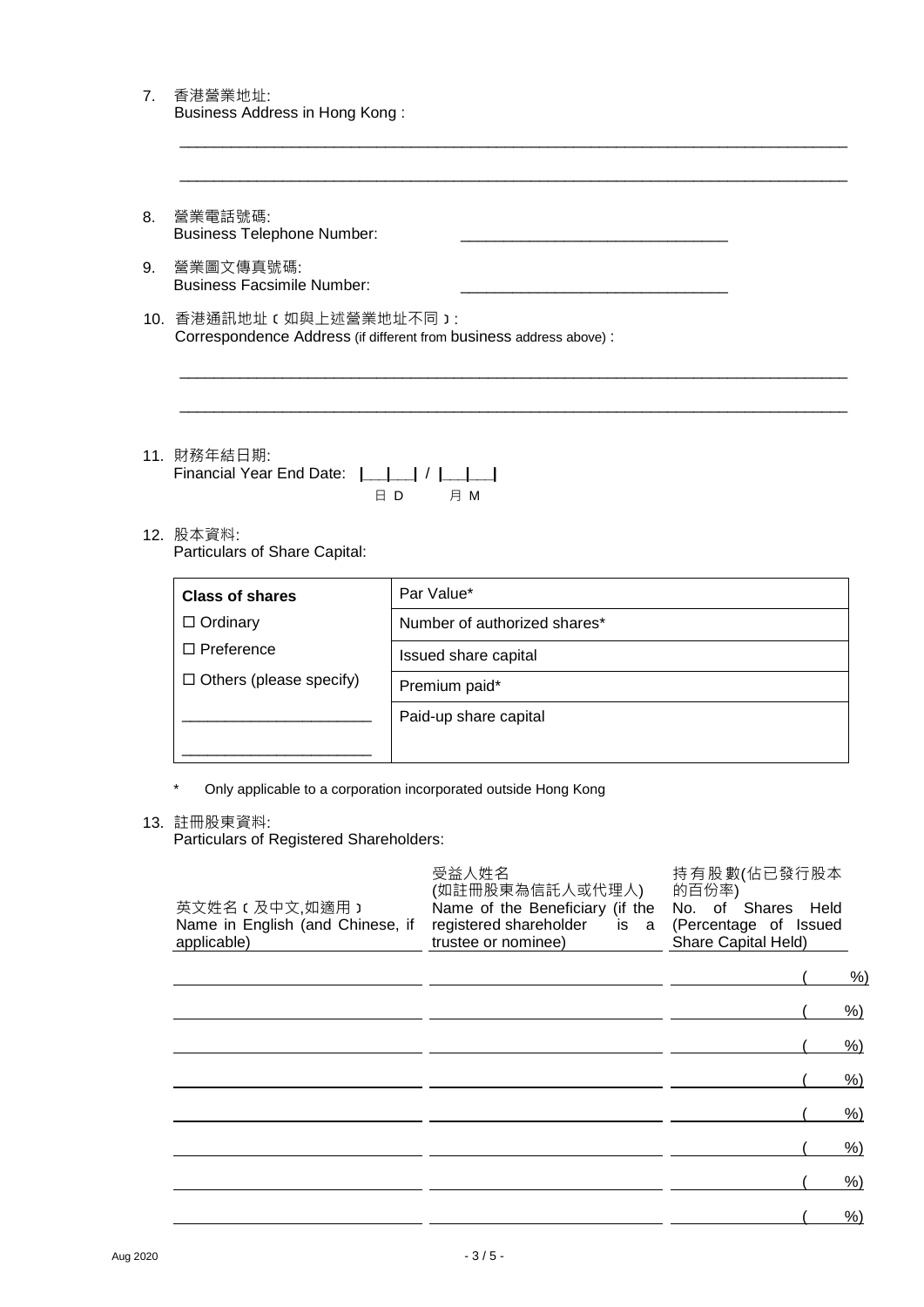### 14. 董事資料:

Particulars of Directors:

|    |         | 英文姓名 c 及中文, 如適用 )<br>Name in English ( & Chinese, if applicable) | 委任日期<br>Date of Appointment |  |
|----|---------|------------------------------------------------------------------|-----------------------------|--|
|    |         |                                                                  |                             |  |
|    |         |                                                                  |                             |  |
|    |         |                                                                  |                             |  |
|    |         |                                                                  |                             |  |
|    |         |                                                                  |                             |  |
|    |         | <u> 1986 - Andrea State Barbara, pre</u>                         |                             |  |
|    |         |                                                                  |                             |  |
|    |         | 申請人的最終控股公司資料                                                     |                             |  |
|    |         | <b>Particulars of Applicant's Ultimate Holding Company</b>       |                             |  |
|    |         | a. 英文名稱:                                                         |                             |  |
|    | b.      | 中文名稱 【如適用 】:                                                     |                             |  |
| C. |         | c. 業務性質:<br>Nature of Business:                                  |                             |  |
|    |         | d. 成立為法團的所在國家:<br>Country of Incorporation:                      |                             |  |
|    | $e_{1}$ | 註冊辦事處地址:                                                         |                             |  |

## **E. 申請人聲明 Declaration by the Applicant**

本公司, We,

> 申請人姓名 (Name of applicant)

1. 聲明本公司的董事會巳通過動議,同意作出此申請及, 若此申請獲批准,同意受香港中央結算有限公司 「結算公司」的規則、規例及程序約束;

**declare** that our board of directors has passed resolution(s) approving this application and agreeing to be bound by the rules, regulations and procedures of Hong Kong Securities Clearing Company Limited ("HKSCC") upon this application being approved;